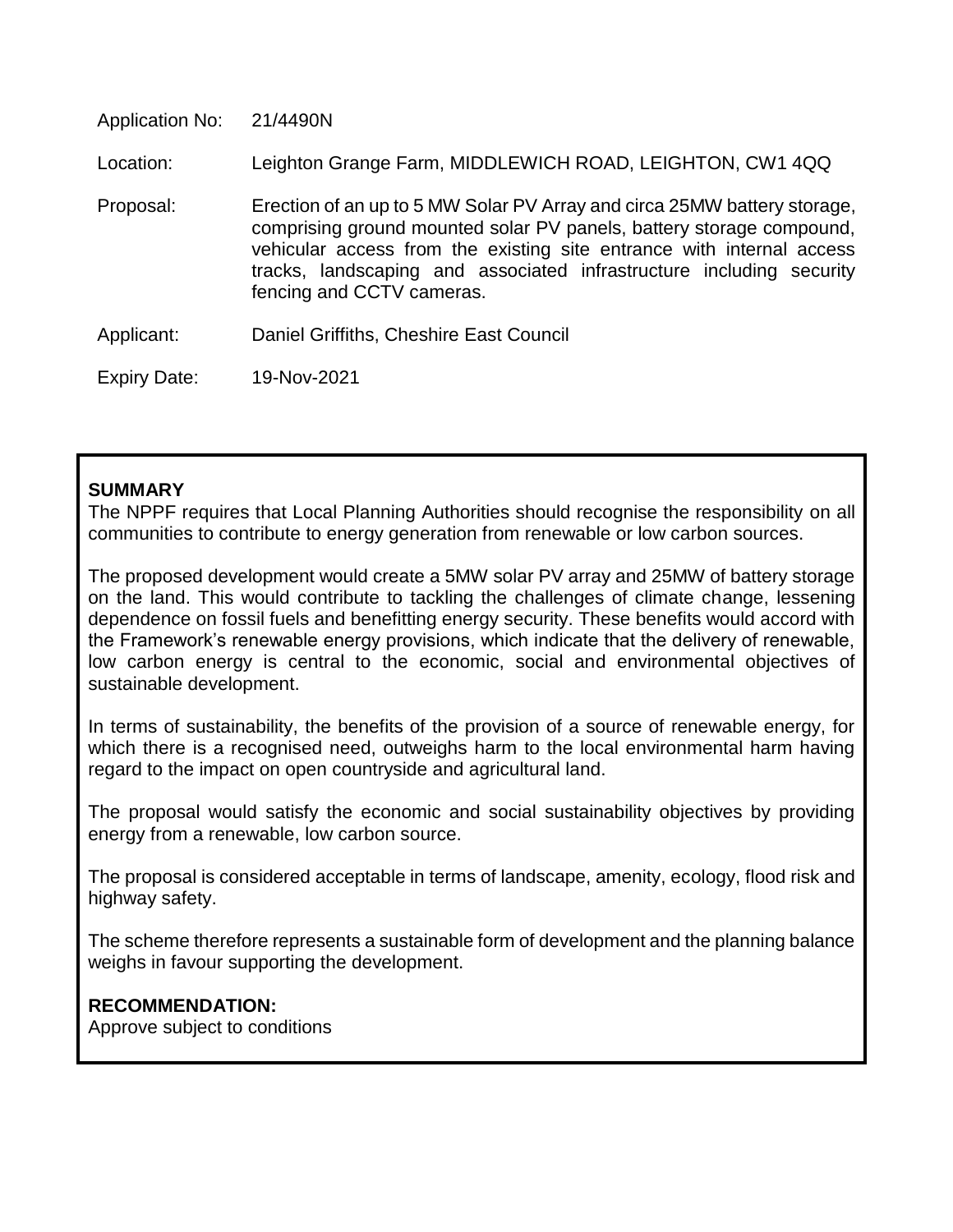### **PROPOSAL**

The proposal is for the erection of an up to 5MW solar PV array and circa 25MW battery storage, comprising ground mounted solar PV (photo voltaic) panels, battery storage compound, vehicular access from the existing site entrance with internal access tracks, landscaping and associated infrastructure including security fencing and CCTV cameras.

As well as the PV array the following elements would be created:

- Client Substation
- DNO (District Network Operator) Substation
- Battery Storage
- HV (High Voltage) Switching Gear
- Fencing and CCTV Cameras
- Internal Access Tracks
- Sub AC Cables and Transmission Lines
- Inverter and Transformer

The lifespan of the solar farm is expected to be approximately 40 years and it could then be dismantled and the land restored to agricultural use.

# **SITE DESCRIPTION:**

The application site is 12.2 hectares in size accessed from Middlewich Road. It is generally level where the panels will be sited and then slopes down towards the River Weaver. It is currently in use as arable agricultural land and is designated as being within open countryside in the adopted local plan.

The site is adjacent to an organic waste recycling facility (OWRF) and to the west is a wastewater treatment works and an existing solar farm.

### **RELEVANT HISTORY:**

There is no relevant planning history relating to the actual site but the history set out below relates to the OWRF.

- 18/0552N The construction and operation of an In Vessel Composting (IVC) Facility with associated Aerated Static Pile (ASP) composting, screening and blending operations – Approved  $9<sup>th</sup>$  August 2018
- 18/5383N The extension of an access road off the A530 already approved under planning reference  $18/0552N -$  Approved  $7<sup>th</sup>$  December 2018
- 19/2356N Minor amendments to approval 18/0552N including the removal of an oak tree, installation of a weighbridge kiosk, an electrical substation and feeder pillar, 3 no. additional escape staircases, additional storage tank and moving of rainwater attenuation tank and surface water headwall – Approved 3rd September 2019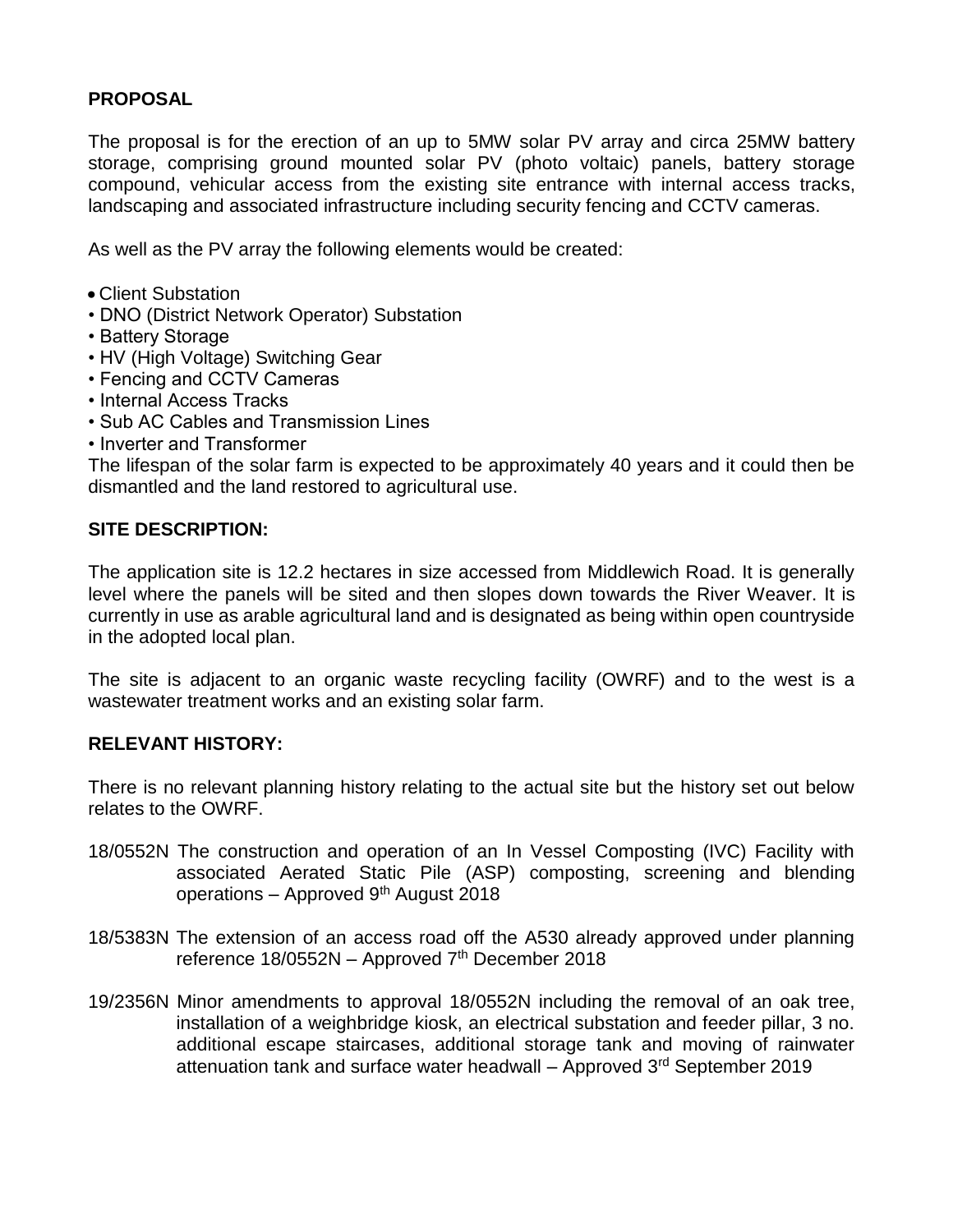19/4752N Variation of condition 3 on approval 18/0552N for construction & operation of an In Vessel Composting (IVC) Facility with associated Aerated Static Pile (ASP) composting, screening and blending operations  $-$  Approved 27<sup>th</sup> October 2020

# **NATIONAL & LOCAL POLICY**

# **National Policy:**

The National Planning Policy Framework establishes a presumption in favour of sustainable development.

# **Development Plan:**

# **Cheshire East Local Plan Strategy (CELPS)**

- PG6 Open Countryside
- SD1 Sustainable Development in Cheshire East
- SD2 Sustainable Development Principles
- SE1 Design
- SE2 Efficient use of Land
- SE3 Biodiversity and Geodiversity
- SE4 The Landscape
- SE5 Trees, Hedgerows and Woodland
- SE6 Infrastructure
- SE7 The Historic Environment
- SE8 Renewable and Low Carbon energy
- SE9 Energy Efficient Development
- IN1 Infrastructure
- IN2 Developer Contributions

# **Crewe and Nantwich Replacement Local Plan (CNRLP)**

- BE.1 Amenity
- BE.3 Access and Parking
- BE.4 Drainage, Utilities and Resources
- BE.6 Development on Potentially Contaminated Land
- BE.16 Development and Archaeology
- BE.21 Hazardous Installations
- NE.5 Nature Conservation and Habitats
- NE.6 Sites of International Importance for Nature Conservation
- NE.7 Sites of National Importance for Nature Conservation
- NE.8 Sites of Local Importance for Nature Conservation
- NE.9 Protected Species
- NE.17 Pollution Control
- NE.20 Flood Prevention

The saved Local Plan policies are consistent with the NPPF and should be given full weight.

The **Minshull Vernon Neighbourhood Plan** has not yet reached a stage that carries any weight.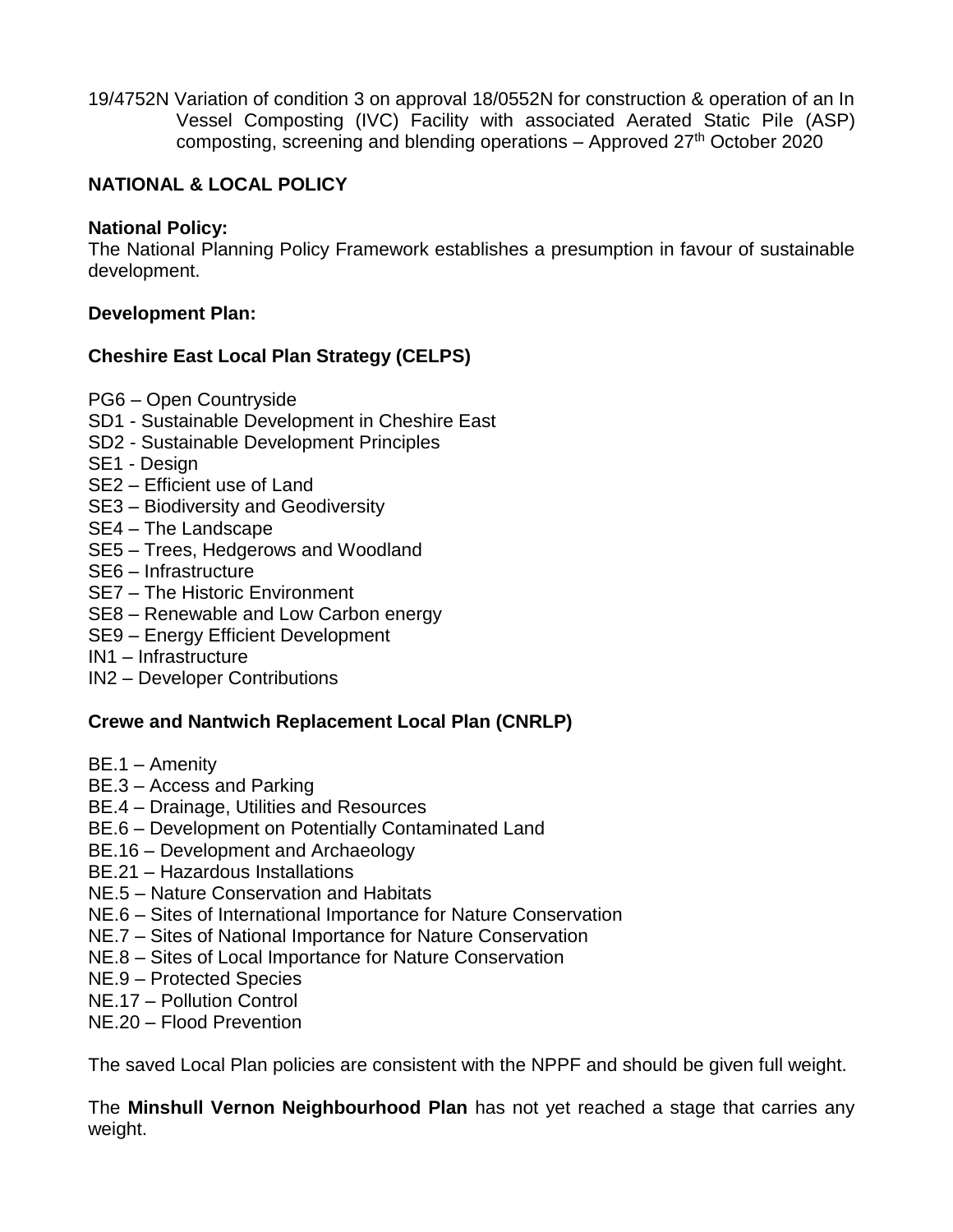# **CONSULTATIONS:**

#### **Highways:**

No objection.

#### **Environmental Protection:**

No objection subject to an informative relating to working hours.

#### **Natural England:**

Originally requested further information relating to Sandbach Flashes SSSI and birds. This has now been received and they now have no objection to the development.

#### **Environment Agency:**

No objection.

### **Flood Risk:**

No objection subject to drainage informatives.

#### **United Utilities:**

Originally objected due to the presence of a water main. The layout has now been amended to address this.

### **Cheshire Archaeology Planning Advisory Service:**

Recommend a condition relating to WWII remains.

#### **Minshull Vernon Parish Council:**

None received at the time of report writing.

#### **REPRESENTATIONS:**

Neighbour notification letters were sent to adjoining occupants and site notices posted. At the time of report writing, one representation has been received questioning where the solar array will be sited. This is clearly shown on the submitted site plan, which is available to view on the Council website.

# **KEY ISSUES**

The key issues to be considered in the determination of this application are set out below. They are the principle of the development, sustainability, renewable energy production, highways, amenity, agricultural land, heritage assets, landscape, trees, ecology, flood risk and archaeology.

### **PRINCIPLE OF DEVELOPMENT**

Policy PG6 of the Cheshire East Local Plan Strategy (CELPS) states that:

*Within the Open Countryside only development that is essential for the purposes of agriculture, forestry, outdoor recreation, public infrastructure, essential works undertaken by public service authorities or statutory undertakers, or for other uses appropriate to a rural area will be permitted.*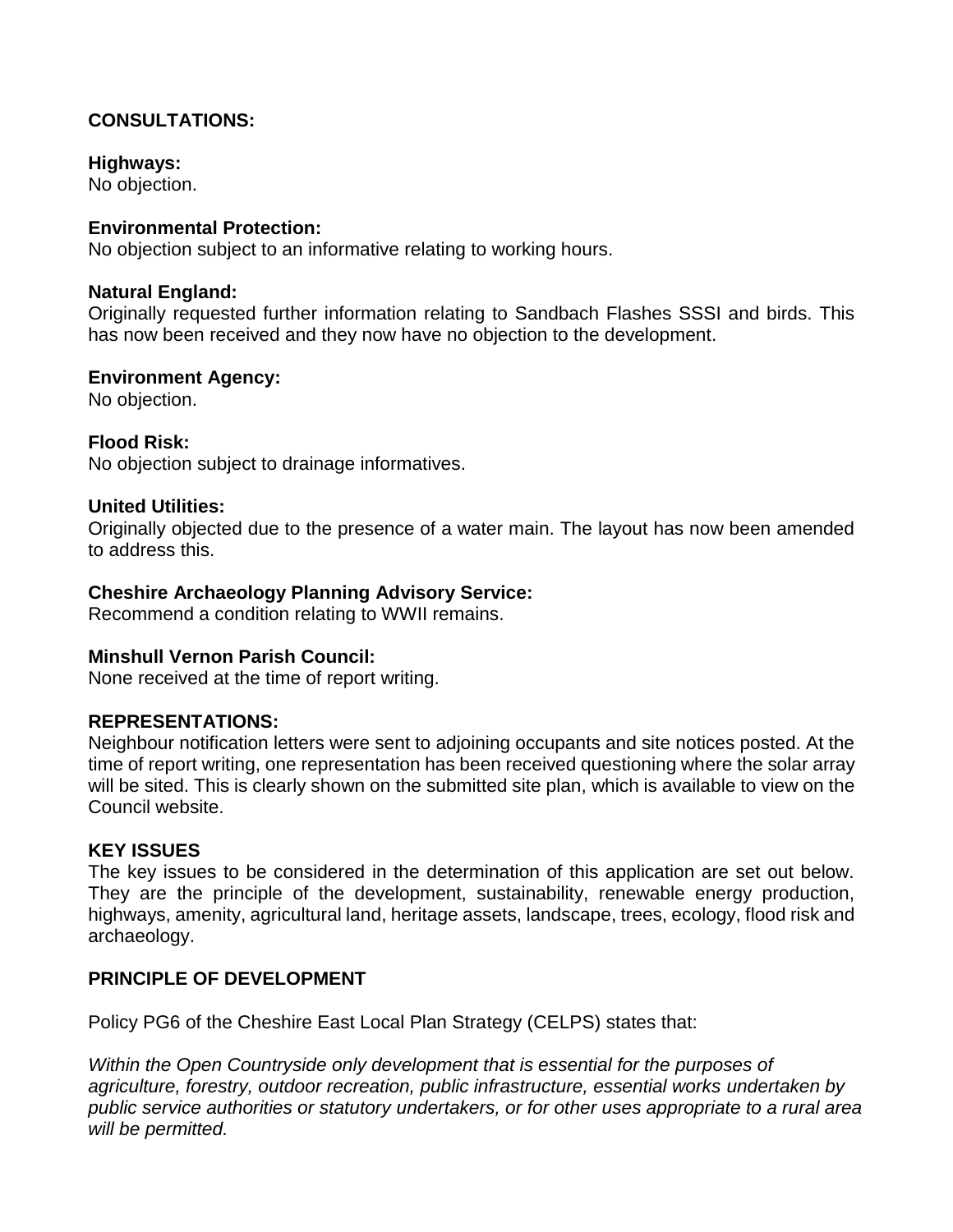A number of exceptions are listed within policy PG6 but are of no direct relevance to this proposal. There is however more detailed guidance on renewable energy within the NPPF and other Local Plan policies.

Paragraph 158 of the NPPF states that:

*When determining planning applications for renewable and low carbon development, local planning authorities should:*

*a) not require applicants to demonstrate the overall need for renewable or low carbon energy, and recognise that even small-scale projects provide a valuable contribution to cutting greenhouse gas emissions; and*

*b) approve the application if its impacts are (or can be made) acceptable. Once suitable areas for renewable and low carbon energy have been identified in plans, local planning authorities should expect subsequent applications for commercial scale projects outside these areas to demonstrate that the proposed location meets the criteria used in identifying suitable areas.*

Cheshire East Local Plan Strategy is Policy SE8 (Renewable and Low Carbon Energy) which states that *'the development of renewable and low carbon energy schemes (including community-led initiatives), together with any ancillary building(s) and infrastructure, will be positively supported and considered in the context of sustainable development and any impact on the landscape'*.

The Policy states that weight will be given to the wider environmental, economic and social benefits arising from renewable and low carbon energy schemes, whilst considering the anticipated adverse impacts, individually and cumulatively upon:

*'The surrounding landscape including natural, built, historic and cultural assets and townscape, including buildings, features, habitats and species of national and local importance and adjoining land uses'.*

The justification to the Policy then goes onto identify the technologies that will be most viable and feasible including *'solar thermal and photovoltaics on south facing buildings throughout the Borough. Ground mounted schemes may be more appropriate where they do not conflict with other policies of the plan'*.

#### Need for Renewable Energy

In relation to need, paragraph 158 of the NPPF makes it clear that Local Planning Authorities should not require applicants for energy development to demonstrate the overall need for renewable or low carbon energy.

### **Alternative Sites**

The applicant has undertaken a site selection assessment including the technical suitability, grid connection feasibility, planning issues and site availability.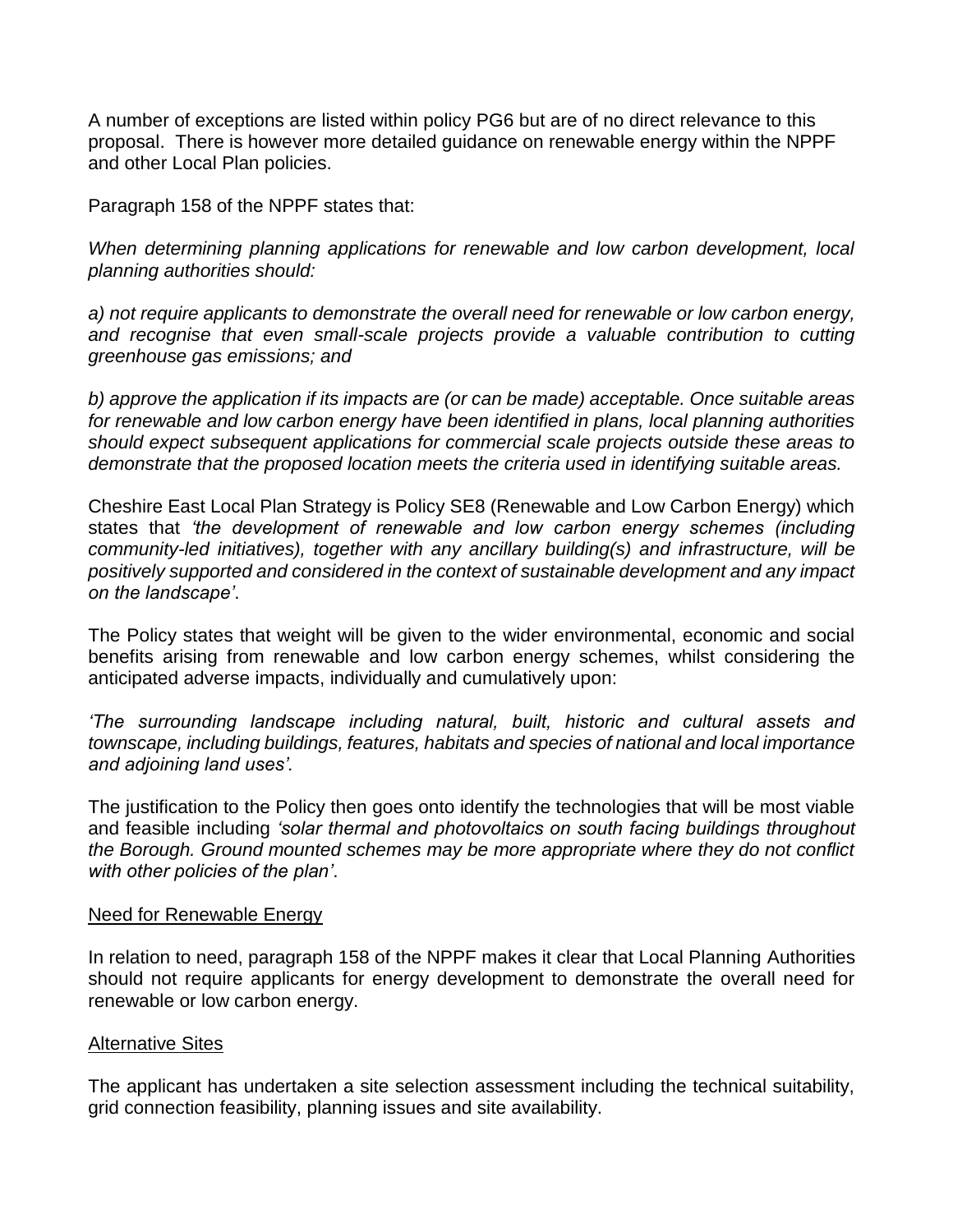### **Conclusion**

In this case, the principle of the proposed development would be contrary to the Policy PG6 of the CELPS as it does not fall within any exceptions listed within the policy. However, there is significant support within the NPPF and through Policy SE8 (Renewable & Low Carbon Energy), for sustainable energy developments. As a result, it is necessary to consider whether the proposal represents sustainable development and assess if any other material considerations indicate if the development is acceptable.

### **SUSTAINABILITY**

Achieving sustainable development means that the planning system has three overarching objectives, which are interdependent and need to be pursued in mutually supportive ways (so that opportunities can be taken to secure net gains across each of the different objectives):

**An economic objective** – to help build a strong, responsive and competitive economy, by ensuring that sufficient land of the right types is available in the right places and at the right time to support growth, innovation and improve productivity; and by identifying and coordinating the provision of infrastructure;

**A social objective** – to support strong, vibrant and healthy communities, by ensuring that a sufficient number and range of homes can be provided to meet the needs of present and future generations; and by fostering a well-designed and safe built environment, with accessible services and open spaces that reflect current and future needs and support communities' health, social and cultural well-being; and

**An environmental objective** – to contribute to protecting and enhancing our natural, built and historic environment; including making effective use of land, helping to improve biodiversity, using natural resources prudently, minimising waste and pollution, and mitigating and adapting to climate change, including moving to a low carbon economy.

# **ENVIRONMENTAL OBJECTIVE**

### **Renewable Energy Production**

The development would potentially produce 5MW of electricity. There would also be battery storage provided to store electricity when demand is low. This would contribute to tackling the challenges of climate change, lessening dependence on fossil fuels and benefiting energy security. These benefits would accord with the Framework's renewable energy provisions, which indicate that the delivery of renewable, low carbon energy is central to the economic, social and environmental objectives of sustainable development.

The Climate Change Act 2008 (2050) Target Amendment) Order 2019 seeks to reduce greenhouse gas emissions from 80% to 100% and the provision of this facility would contribute to this and the transition to a carbon neutral sustainable future.

### **Landscape, Trees and Hedgerows**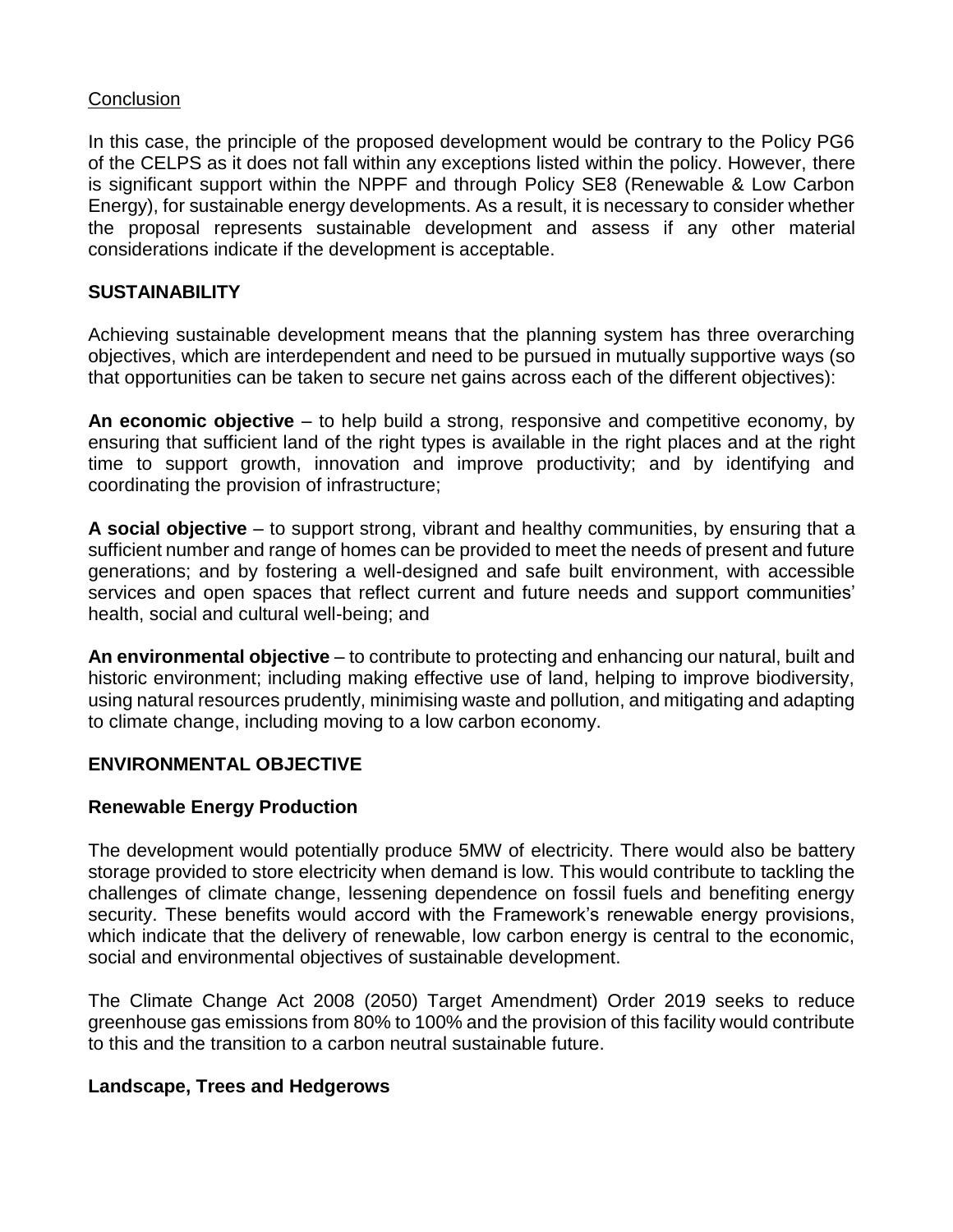As part of the submission a Landscape and Visual Appraisal has been submitted, this states that it has been undertaken in accordance with the Guidelines for Landscape and Visual Impact Assessment (GLVIA3) 2013. This identifies the landscape baseline nationally – NCA61 – Shropshire, Cheshire and Staffordshire Plain and locally – LCT4: Cheshire East Plain, specifically LCA4: Wimboldsley as identified in the Cheshire East Landscape Character Assessment 2018.

The appraisal identifies that the topography of the wider area is generally level except for the area near to the River Weaver where the land falls to approximately 30m AOD, and that there is a pronounced slope within the site, rising from approximately 40m AOD to 50m AOD on the eastern boundary. The site itself forms part of two fields separated by a ditch. Part of the southern field forms the location of an organic waste recycling facility. The fields are bound by a number of hedgerows and trees.

The appraisal indicates that the landscape sensitivity of the wider landscape and the site is medium, that the effects on landscape features would be minor adverse and slight, as would the effects on the landscape character during construction. The operational effects are identified as a negligible effect on landscape features, reducing to neutral after 15 years; a negligible effect on topography, reducing to neutral after 15 years and that the landscape character of the surrounding area negligible adverse, reducing to negligible after 15 years, but for the site major adverse and remaining large after 15 years. The visual appraisal indicates that all the properties nearby would be screened and that there would be a negligible effect.

The Council's Principal Landscape Architect broadly agrees with the LVA, the application site is visually well contained and with only filtered views from nearby receptors. There are therefore no objections to the proposals on landscape or visual impact grounds.

### **Ecology**

The submitted ecological appraisal covers a much more extensive area than the red line of the current application. Consequently, not all the recommendations of the submitted appraisal may be pertinent to this application.

### *Statutory Designated Sites*

The application site falls within Natural England's SSSI impact risk zones. Natural England have been consulted on this application and requested additional information be submitted in respect of Sandbach Flashes SSSI. This information has now been submitted and Natural England no longer has an objection to the development.

#### *Great Crested Newts*

This protected species was recoded at one pond during the submitted survey. The proposed development would result in the loss/disturbance of terrestrial habitat of relatively limited value for this this species. This would result in a relatively low adverse impact upon this species.

The submitted report recommends that the proposed development be entered into Natural England's District Licencing scheme for the species. This approach is supported and is sufficient to maintain the favourable conservation status of the species. This should be secured by condition.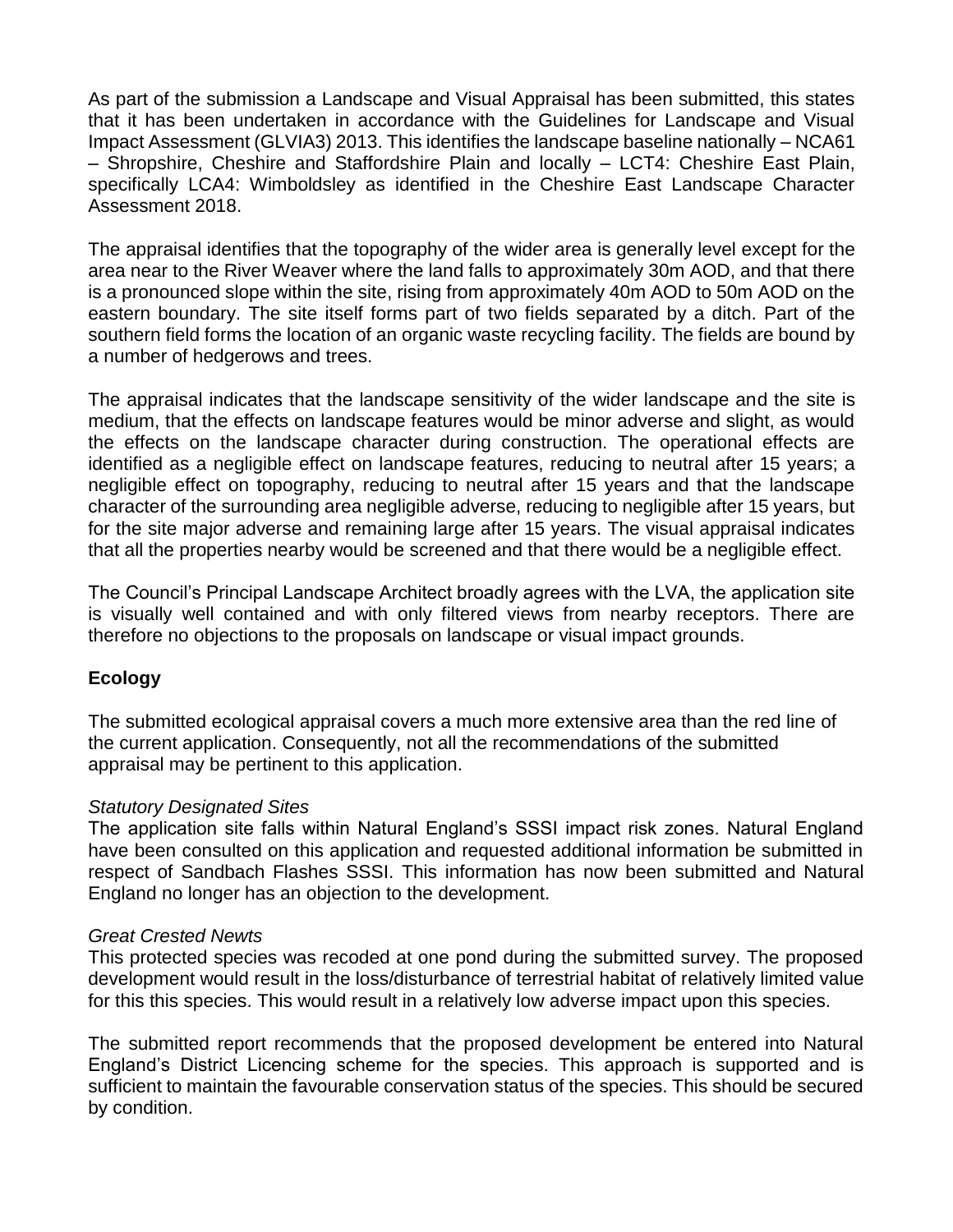It should be noted that since a European Protected Species has been recorded on site and is likely to be adversely affected the proposed development the planning authority must have regard to whether Natural England would be likely to subsequently grant the applicant a European Protected species license under the Habitat Regulations. A license under the Habitats Regulations can only be granted when:

- the development is of overriding public interest,
- there are no suitable alternatives and
- the favourable conservation status of the species will be maintained.

The UK implemented the EC Directive in the Conservation (natural habitats etc) regulations which contain two layers of protection:

- A licensing system administered by Natural England which repeats the above tests
- A requirement on local planning authorities ("lpas") to have regard to the directive's requirements.

The Habitat Regulations 2010 require local authorities to have regard to three tests when considering applications that affect a European Protected Species. In broad terms the tests are that:

- The proposed development is in the interests of public health and public safety, or for other imperative reasons of overriding public interest, including those of a social or economic nature and beneficial consequences of primary importance for the environment
- There is no satisfactory alternative
- There is no detriment to the maintenance of the species population at favourable conservation status in its natural range.

Current case law instructs that if it is considered clear or very likely that the requirements of the directive cannot be met because there is a satisfactory alternative, or because there are no conceivable "other imperative reasons of overriding public interest", then planning permission should be refused. Conversely, if it seems that the requirements are likely to be met, then there would be no impediment to planning permission be granted. If it is unclear whether the requirements would be met or not, a balanced view taking into account the particular circumstances of the application should be taken.

### Test 1: Overriding Public Interest

The development would secure the provision of low carbon renewable energy, which is considered to be in the public interest.

### Test 2: No satisfactory alternative

The applicant has undertaken a site selection assessment including the technical suitability, grid connection feasibility, planning issues and site availability. This has shown that this site is the only one suitable and available to them. As such there is no satisfactory alternative.

Test 3: "the action authorised will not be detrimental to the maintenance of the species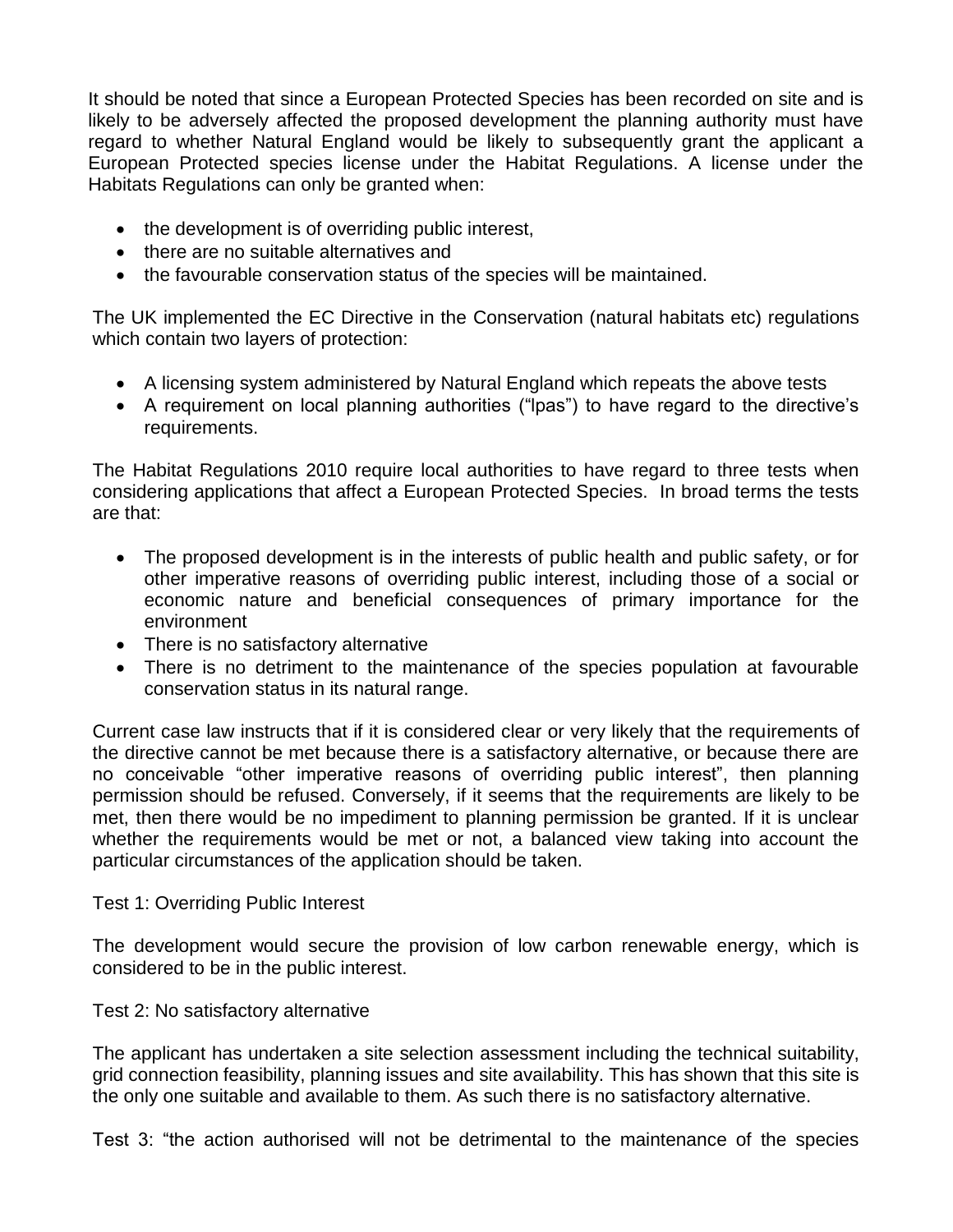concerned at a favourable conservation status in their natural range".

The proposed development will be entered into Natural England's District Licencing scheme for the Great Crested Newts. This approach is supported and is sufficient to maintain the favourable conservation status of the species.

This approach ensures that the effects of the development can be appropriately assessed against the environmental circumstances which exist at the time the development is carried out and against up-to-date legislation and ensures that the effects of the development are controlled, mitigated and managed.

Overall, therefore it is considered that the development contributes to meeting an imperative public interest, there is no satisfactory alternative, and that the interest is sufficient to override the protection of, and any potential impact on bats and Badgers, setting aside the proposed mitigation. It is considered that Natural England would grant a licence in this instance.

#### *Parkland/Scattered Trees*

Parkland is a priority habitat and hence a material consideration. This habitat was recorded during the submitted ecological survey. For the most part this habitat is located outside of the redline of the application, with a narrow strip present within the western boundary of the application site. The main ecological interest in parkland habitats is related to the presence of mature trees. There are no trees within the area identified as Parkland within the application boundary. It is therefore considered that this habitat is not likely to be affected by the proposed development.

### *Breeding Birds/Wintering Birds*

The submitted ecological assessment advises that the site has potential to be of significant value for priority ground nesting birds, many of which are a material consideration for planning. A number of these species, including yellow wagtail, were recorded outside the redline boundary of the application, during the submitted Phase One Habitat survey. A site supporting regular breeding of this priority species would qualify as a Local Wildlife Site and be considered to be of County value.

The submitted Preliminary Ecological Appraisal recommends a breeding and wintering bird survey be completed to determine the value of the site for birds. These surveys have not been undertaken. It is therefore not possible to fully assess the potential impacts of the proposed development upon birds.

A desk-based assessment has been undertaken that includes records from the area surrounding the application site. There is no indication that bird surveys have previously been recorded on the application site. The applicant has provided a copy of a 2017 breeding bird survey which covers much of the current application site. No priority ground nesting birds were recorded on site during this survey but were recorded in small numbers offsite.

Considering the information available and in the absence of detailed survey information and a reasonable worst case scenario assessment, the proposed development has the potential to result in an adverse impact on ground nesting birds, including priority species, which potentially would be significant at the County level. This impact would only occur if the land was used as an arable crop which is suitable for these bird species. The application site however supported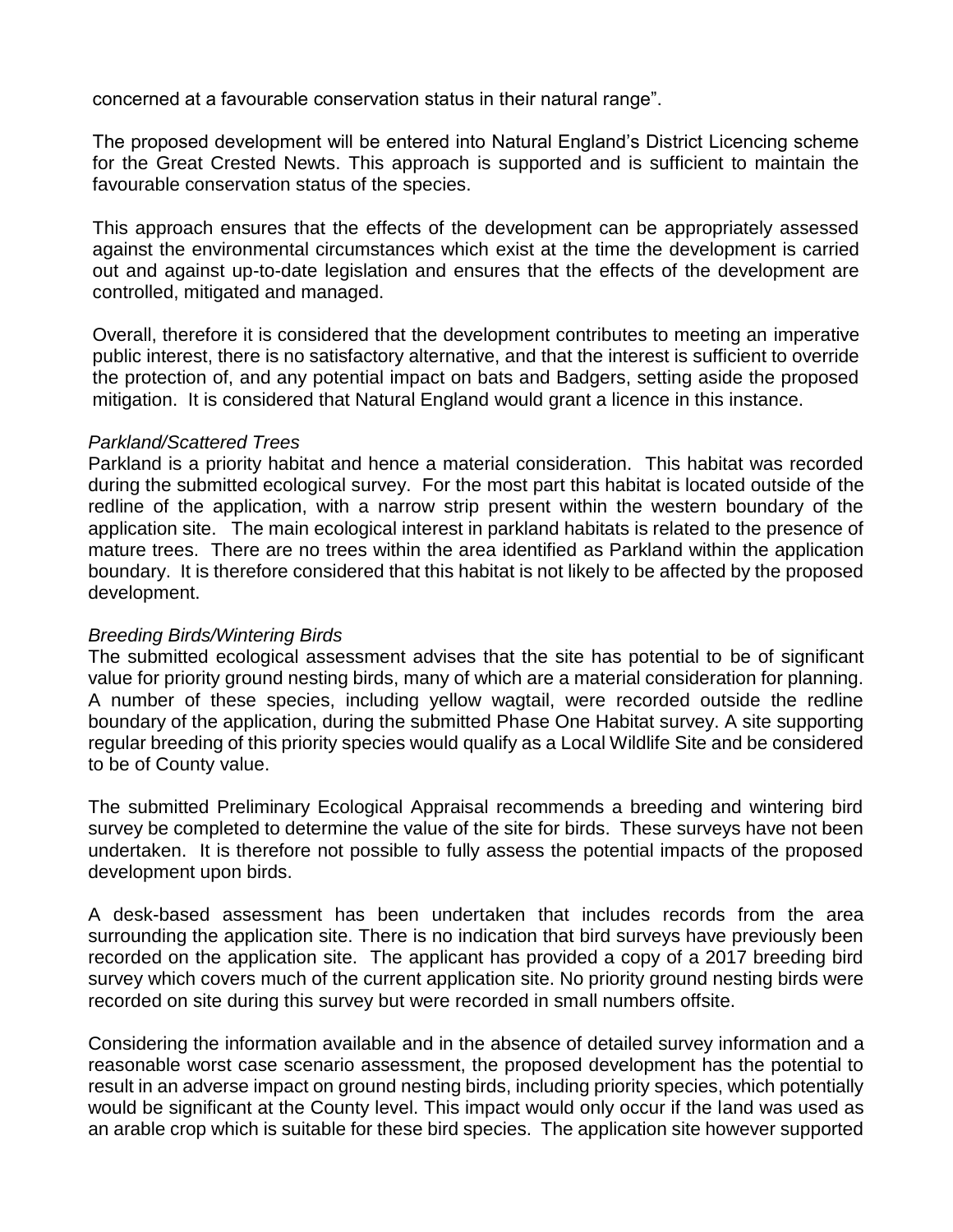a silage crop in January 2022 which would be of limited value for ground nesting birds. Therefore, based on the current status of the site the proposed development would be unlikely to have a significant impact upon ground nesting priority bird species.

At the time of writing a single wintering bird survey has been undertaken. Based on the results of this initial site visit it is considered that the site is unlikely to be of significant value in respect of wintering birds. A second survey visit is programmed for February. Updated comments will be provided if a report of the results of this visit are received prior to the determination of the application.

#### *Hedgerows*

Native hedgerows are a priority habitat and hence a material consideration. It appears that the proposed access point between the two blocks of solar panels may result in the loss of a section of hedgerows of up to 15m.

If there is a loss of hedgerows and this is considered unavoidable, it is considered that enhancement of the existing hedgerows is sufficient to compensate for this loss. This should be controlled by condition.

#### *Potential of Trees on Site to Support Bats/Barn Owls*

Not all trees on site were assessed during the site visit undertaken to inform the submitted ecological appraisal. The submitted appraisal recommends that a further assessment of the trees on site for their potential to support roosting bats is undertaken. As barn owls have been recorded in this broad locality, it is considered that any trees removed must also be assessed for their potential to support this species.

The applicant has however indicated that all trees would be retained. It is therefore considered that further surveys of the trees are not necessary, and on that basis the proposed development would not be likely to result in an adverse impact upon roosting bats or Barn Owl.

### *Biodiversity Net Gain.*

In accordance with Local Plan policy SE3(5) all development proposals must seek to lead to an overall enhancement for biodiversity. In order to assess the overall loss/gains of biodiversity the application is supported an assessment undertaken in accordance with the Defra Biodiversity 'Metric' version 3. The submitted metric shows that the proposed development, with appropriate landscaping, would deliver a net gain for biodiversity.

If planning consent is granted a condition is required to ensure the submission and implementation of appropriate habitat creation and long-term management to ensure the scheme delivers a biodiversity net gain.

### **Flood Risk**

The site is located within flood zone 1 and the applicant has outlined appropriate measures within the Flood Risk Assessment which can effectively mitigate the flood risk on site.

The Council's Flood Risk Manager and the Environment Agency have assessed the proposals and have no objection. This is subject to compliance with the details contained within the Flood Risk Assessment.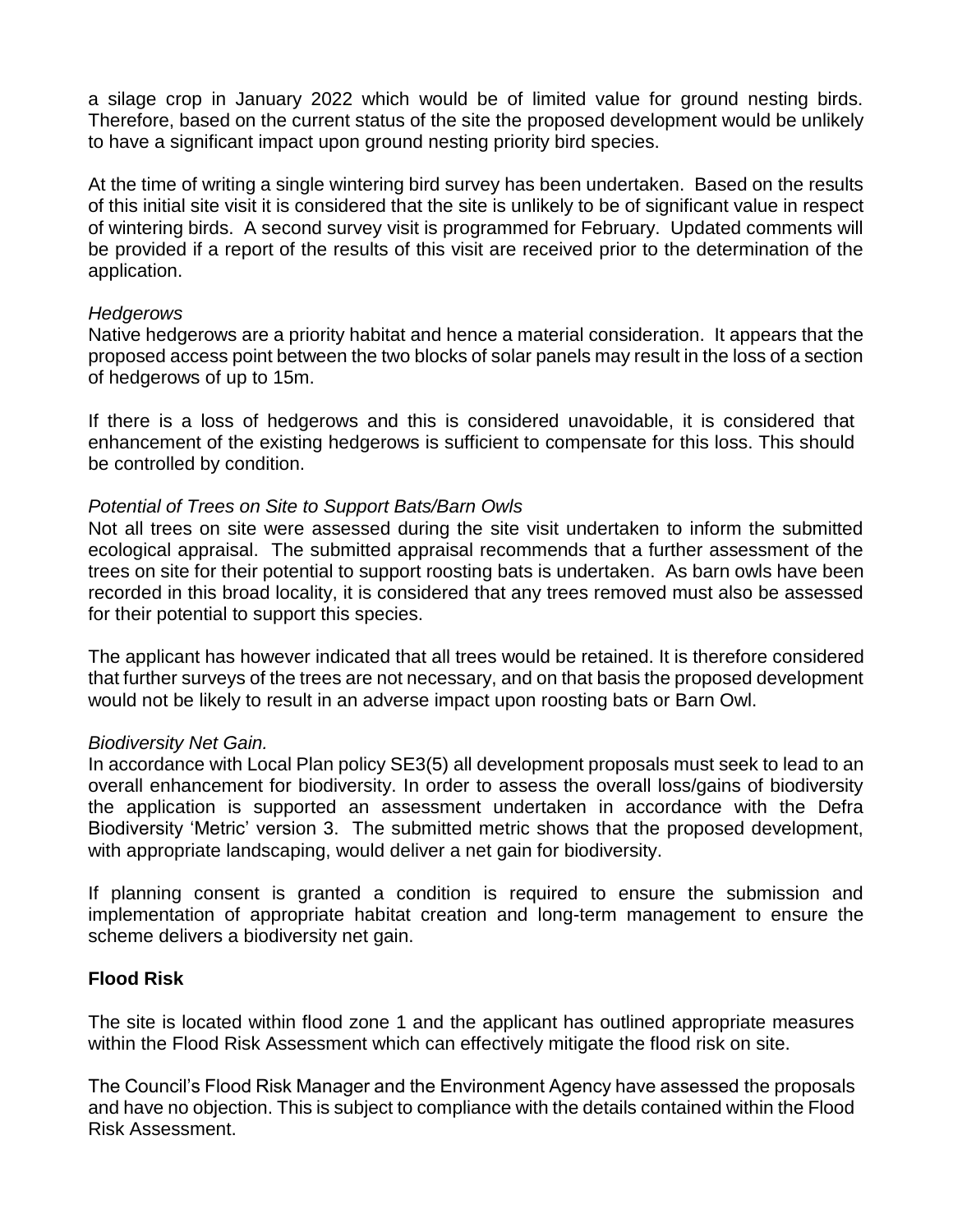# **Agricultural Land**

Policy SE2 (Efficient use of Land) of the CELPS, at section 4, states that development should safeguard natural resources, including high quality agricultural land (grades 1, 2 & 3a)

The National Planning Policy Framework highlights that the use of such land should be considered when determining planning applications. It advises local planning authorities that, 'significant developments' should utilise areas of poorer quality land (grades 3b, 4 & 5) in preference to higher quality land.

The Agricultural Land Classification Report submitted in support of the application states that the development would utilise Grade 3b and Grade 4 agricultural land. Therefore, the proposed development would result in the temporary loss of a limited amount of moderate and poor-quality agricultural land agricultural land for the 40-year lifetime of the proposed development.

# **ECONOMIC OBJECTIVE**

The Framework includes a strong presumption in favour of economic growth.

Specifically, in relation to the rural economy the Framework identifies that planning policies and decisions should enable the development and diversification of agricultural and other land based rural businesses.

The NPPF makes it clear that planning policies and decisions should help create the conditions in which businesses can invest, expand, and adapt.

# **SOCIAL ROLE**

### **Highways**

### *Safe and Suitable Access*

The access off Middlewich Road that will be used is that which was recently upgraded through applications for the organic waste treatment facility and the access was improved with large radii of 20m so that it could accommodate large refuse and construction vehicles. The access was widened to over 7m to allow 2 large vehicles to pass each other and visibility splays in excess of 160m are available. Wheel wash facilities will be provided within the site to prevent mud and debris being deposited onto the highway.

### *Traffic Generation*

The vehicles to be used will include small and medium size vans, self-tipping, off-loading, HGV and grab vehicles, articulated vehicles, and concrete mixers. The applicant has stated that construction hours would be 07:00 to 19:00 Monday – Friday and 08:00 to 13:00 on Saturdays with no works allowed on Sundays and public holidays, and that the development will take place over a 6-month period.

During the peak construction period the daily two-way vehicle movements will be approximately 70 for HGVs and 34 for LGVs. The A530 accommodates approximately 500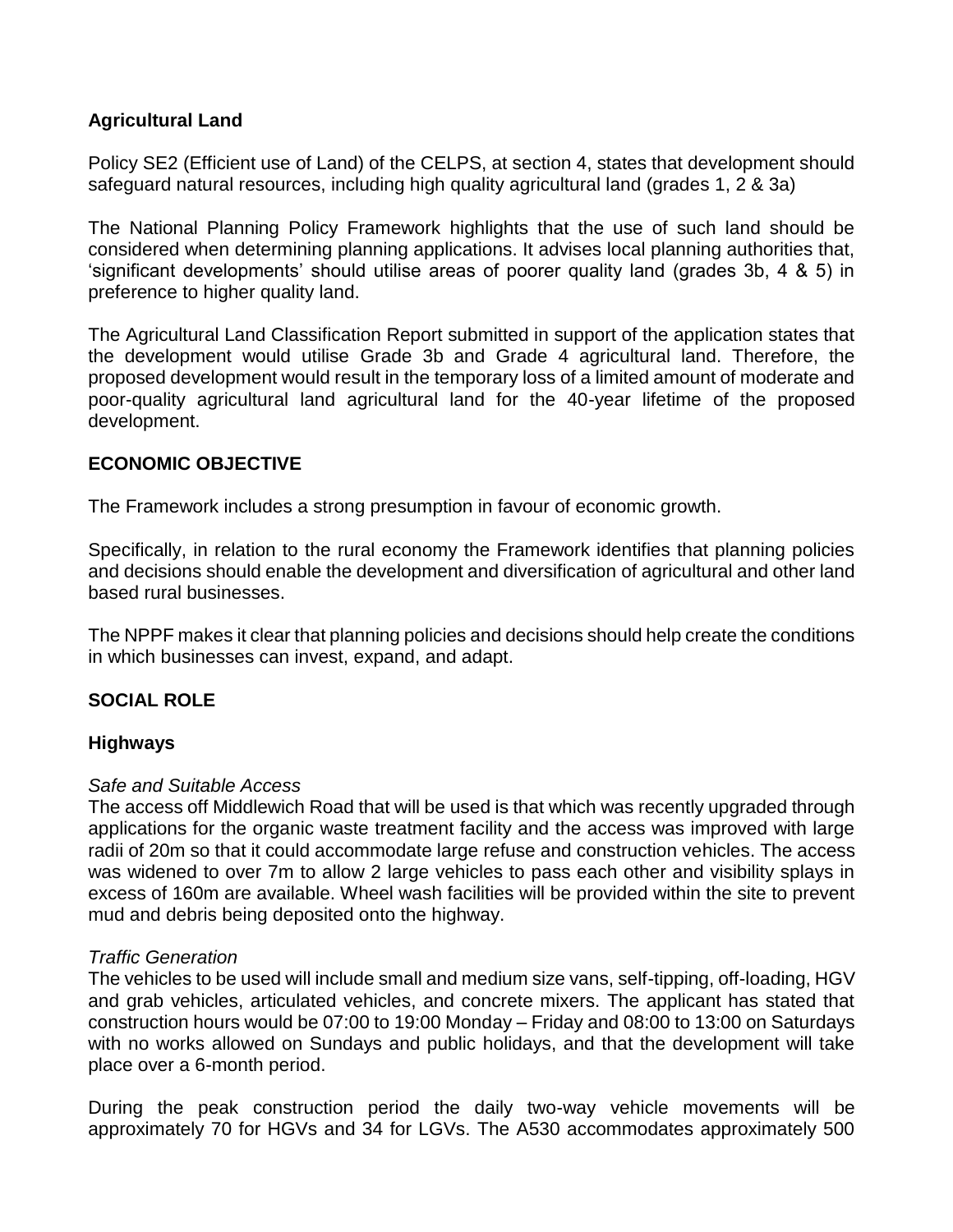HGV movements per day and excess of 10,000 total vehicles movements per day, and the temporary increase will have a minimal highways impact.

The operational stage of the project will only require occasional maintenance visits and it is not likely to generate more than a half dozen movements in a month.

### *Conclusion*

Given the significant improvements to the access that have already taken place, and the low traffic that the development will generate, the highways impact is acceptable and no objection is raised by the Head of Strategic Infrastructure.

# **Amenity**

Given the isolated rural nature of the site there are no residential properties near the application site, the closest being Leighton Grange which the access passes, The Lodge which is situated at the access point from Middlewich Road and Brayne Hall Farm to the west of the wastewater treatment works. There may be some disruption caused during the construction phase of the development, but this would be limited.

# **Public Rights of Way**

The site has no public rights of way within it or in close proximity to it and as such do not present a constraint to the proposed development.

### **Impact upon the setting of the Local Heritage Assets**

The nearest designated heritage asset to the site is Brayne Hall Farm, a Grade II listed building. This is 500m away from the site and the Crewe wastewater treatment works sits between it and the development site. As such it is considered that there would be no harm to its setting.

The proposal therefore is in compliance with paragraphs 194 and 195 of the NPPF.

# **Archaeology**

The proposed development sits in an area with some archaeological considerations.

These archaeological considerations include the footings and below ground remains relating to the WWII Heavy Anti-Aircraft Battery, first recorded in 1940 and present on the 1945 RAF aerial photographs of the proposed development area.

While the proposed solar panels are concentrated to the west of the site, and the remains of the buildings associated with the battery are concentrated to the east of the proposed site, the location of the battery storage and the substation are directly in line with the location of one of the heavy anti-aircraft guns.

Therefore, it is recommended that a programme of archaeological observation is undertaken during the groundworks for the battery storage and substation to identify and record any below ground remains relating to the anti-aircraft gun.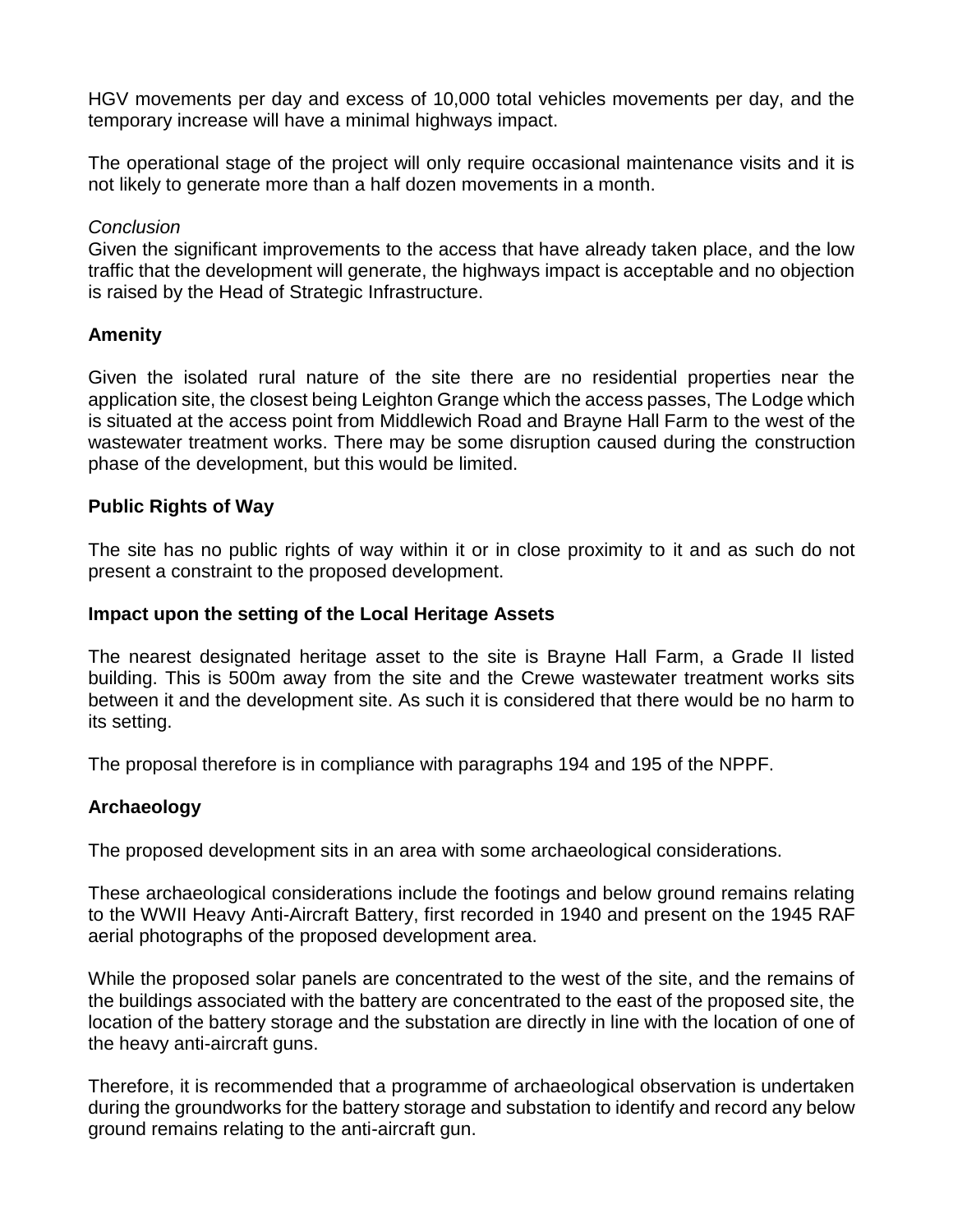This programme of archaeological observation may take the form of a developer funded watching brief, during key stages of the development. These key stages include the initial removal of topsoil, excavations for foundations and excavations for services to the battery storage and substation. This work should be secured by condition.

# **Planning Balance**

The NPPF requires that Local Planning Authorities should recognise the responsibility on all communities to contribute to energy generation from renewable or low carbon sources.

The proposed development would create a 5MW solar PV array and 25MW of battery storage on the land. This would contribute to tackling the challenges of climate change, lessening dependence on fossil fuels and benefitting energy security. These benefits would accord with the Framework's renewable energy provisions, which indicate that the delivery of renewable, low carbon energy is central to the economic, social and environmental objectives of sustainable development.

In terms of sustainability, the benefits of the provision of a source of renewable energy, for which there is a recognised need, outweighs harm to the local environmental harm having regard to the impact on open countryside and agricultural land.

The proposal would satisfy the economic and social sustainability objectives by providing energy from a renewable, low carbon source.

The proposal is considered acceptable in terms of landscape, amenity, ecology, flood risk and highway safety.

The scheme therefore represents a sustainable form of development and the planning balance weighs in favour supporting the development.

### **RECOMMENDATION**

### **Approve subject to the following conditions:**

- **1. Time limit**
- **2. Approved plans**
- **3. Submission and implementation of habitat creation method statement and 30 year management plan**
- **4. Entry into Natural England's District Licencing Scheme for Great Crested Newts**
- **5. Protection for breeding/nesting birds**
- **6. Tree retention**
- **7. Tree protection measures**
- **8. Compliance with the submitted Flood Risk Assessment**
- **9. Programme of archaeological observation during the groundworks for the battery storage and sub-station**
- **10.Within 40 years following the development being brought into use or within 12 months of cessation of electricity generation, whichever is sooner, all equipment**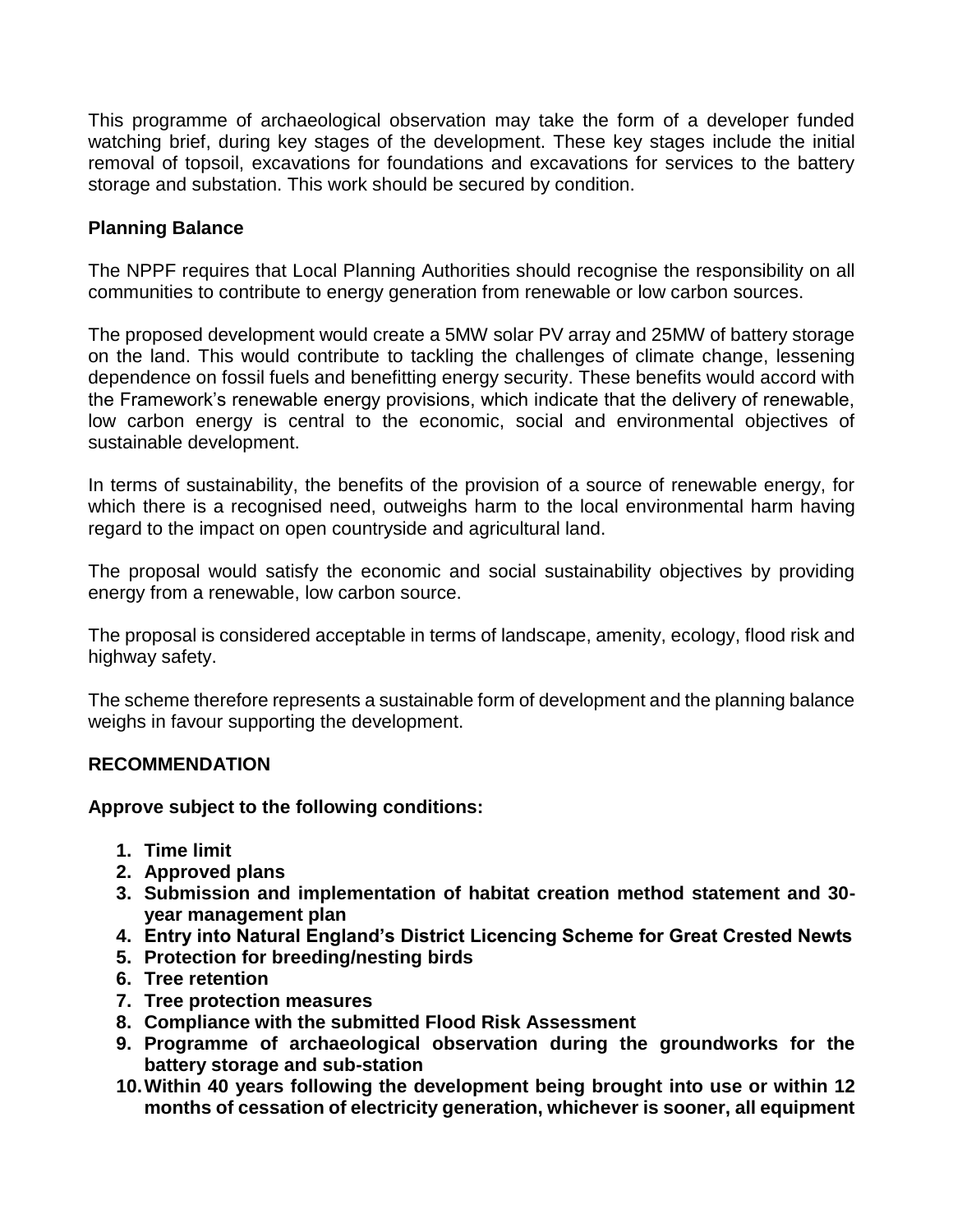**and structures shall be dismantled and removed from the site and the land restored to agricultural use**

**Informatives:**

#### **NPPF**

**Advice on the hours of noise generative works**

**In order to give proper effect to the Board's intentions and without changing the substance of the decision, authority is delegated to the Head of Planning, in consultation with the Chair (or in their absence the Vice Chair) of the Strategic Planning Board, to correct any technical slip or omission in the wording of the resolution before issue of the decision notice.**